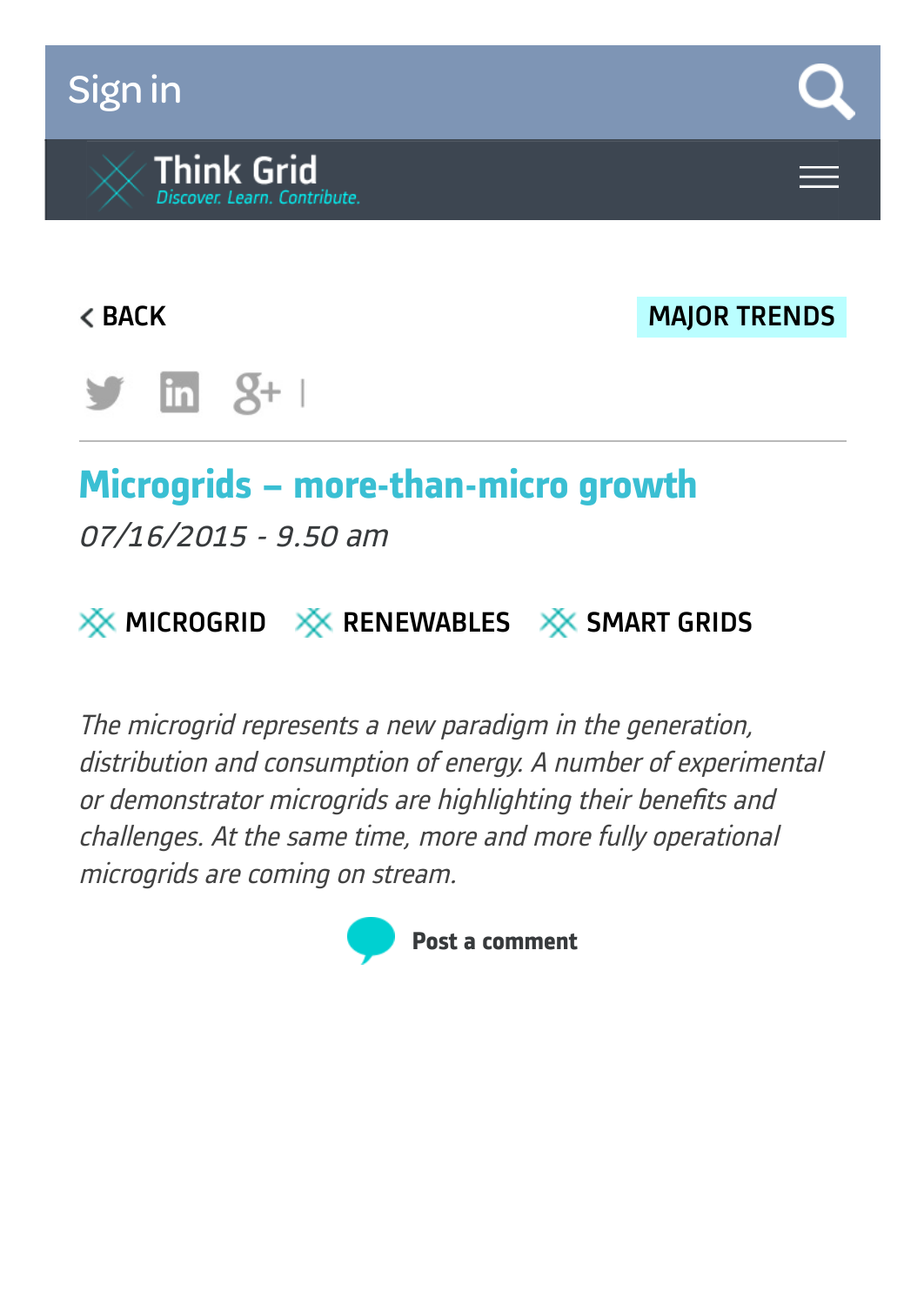

Navigant Research, a market research and consulting company with special expertise in the energy sector, expects global microgrid capacity to increase from 685 MW in 2013 to over 4 GW by 2020, a compound annual growth rate of close to 30%.

But what exactly is a microgrid? The IEC defines a microgrid as "a group of distinct distributed resources such as generators or loads, located within close geographical proximity of each other so that they represent a single generator or load to the wider electricity system." Rodolphe de Beaufort, Alstom Grid Smart Grid Marketing Director, takes the definition one step further: "A microgrid is an 'ecosystem' where multiple functionalities and technologies can be integrated together, the level of integration defining how much added value the microgrid brings to its users." In short, a microgrid satisfies three basic criteria:

- Geographically limited;
- Containing generation, consumption and/or storage;
- Local optimisation (including interconnection to other networks such as hot water and gas).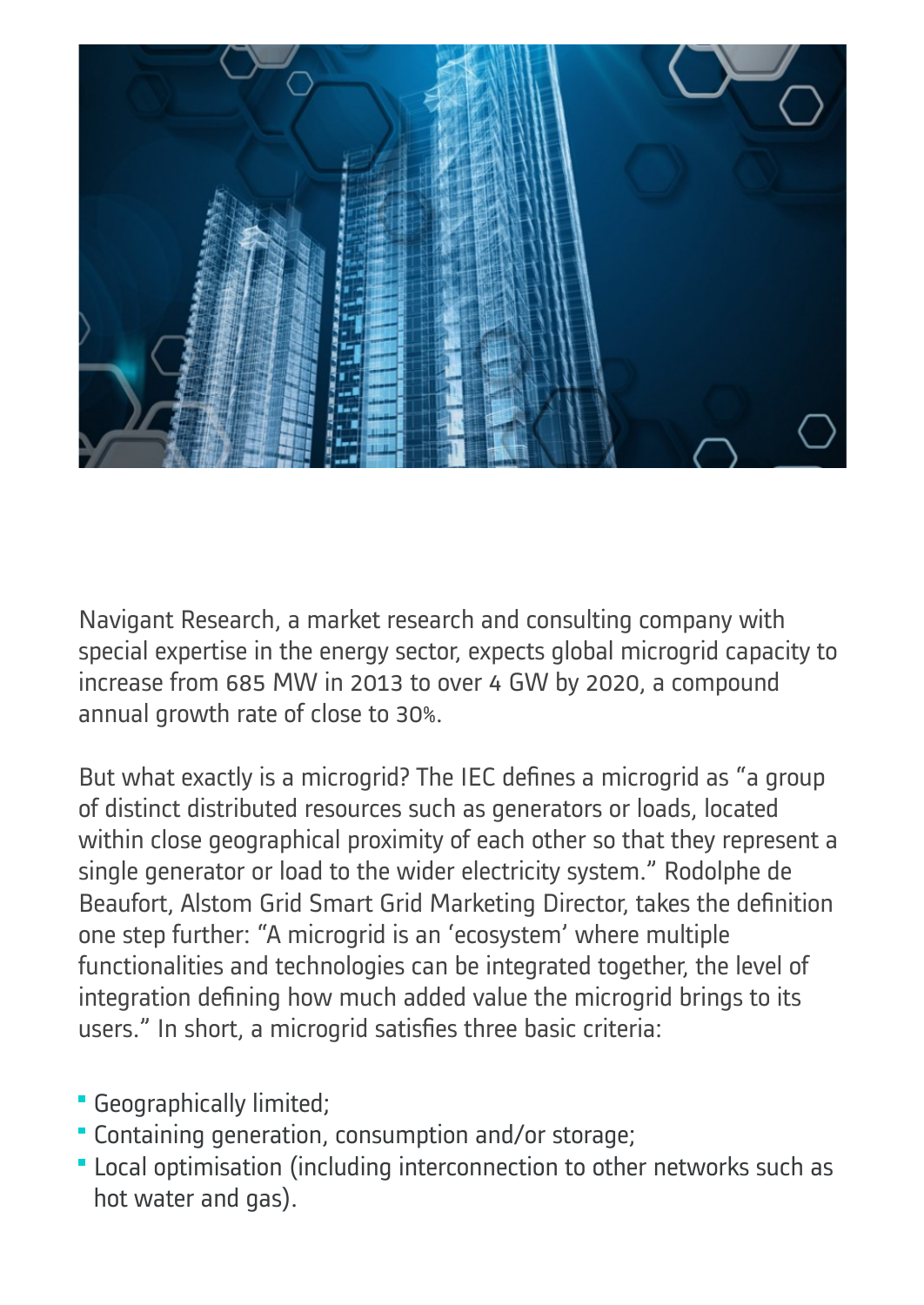De Beaufort sketches out three typical microgrid scenarios.

#### **1. Managing local grid nodes/islands with a high penetration of distributed generation**

The rise in renewables and decentralised generation can create issues of power quality, protection, forecasting, and so on. These issues can be resolved by a microgrid management strategy allowing the DSO to maintain grid control and to optimise costs.

#### **2. Microgrids in developing countries**

Urban areas of many developing countries face increasing electricity demand. Their ageing networks, generally based on diesel generation, have trouble meeting this demand. A microgrid approach can ease this situation by increasing capacity, improving service quality and connecting larger numbers of users. Alstom has developed a layered architecture with one microgrid cockpit for multiple microgrids. Over time, these independent microgrids may be progressively connected to the public distribution grid and their microgrid cockpit integrated into the Distribution Management System.

#### **3. Campuses or eco-districts**

In some countries that are transitioning from an industrial focus to a service environment, industrial parks are being transformed into campuses or eco-districts, which need a new eco-system and new services provided by energy service companies. Microgrid technology is ideal for this situation. A layered architecture facilitates deployment.

The layered architecture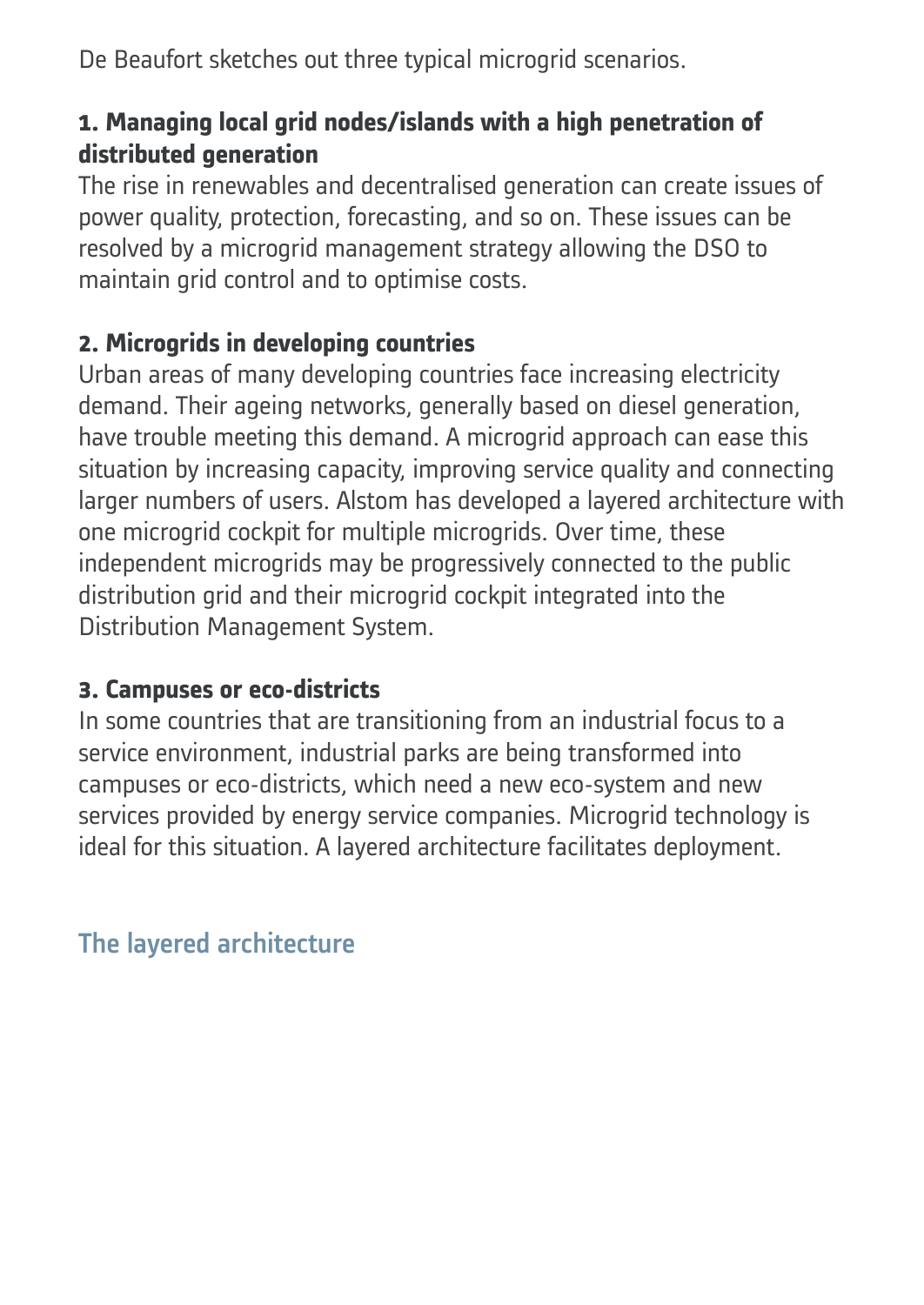

De Beaufort explains: "Our microgrid solution is based on a stepwise approach. Step 1 creates autonomous microgrids to manage the local energy balance and grid operations in real time. Step 2 improves performance and builds new services using a shared IT host in a cloud environment to control multiple microgrids."

In the first layer, the Alstom microgrid controller DAP (Digital Automation Platform) server is the engine of the microgrid, managing energy balance between generation, consumption and storage. In an eco-district, it optimises the power mix and improves energy efficiency, load shifting and resilience. On a microgrid node, it improves RES penetration and enables microgrid islanding.

Through layer 2, microgrid cloud services, operators can improve their multiple microgrids by setting up a single hosted Microgrid Control Centre. This is the remote brain of multiple microgrids, enabling better performance and new services for each. It delivers the following functions as a service:

- **Smart microgrid operation cockpit;**
- Distributed resource management;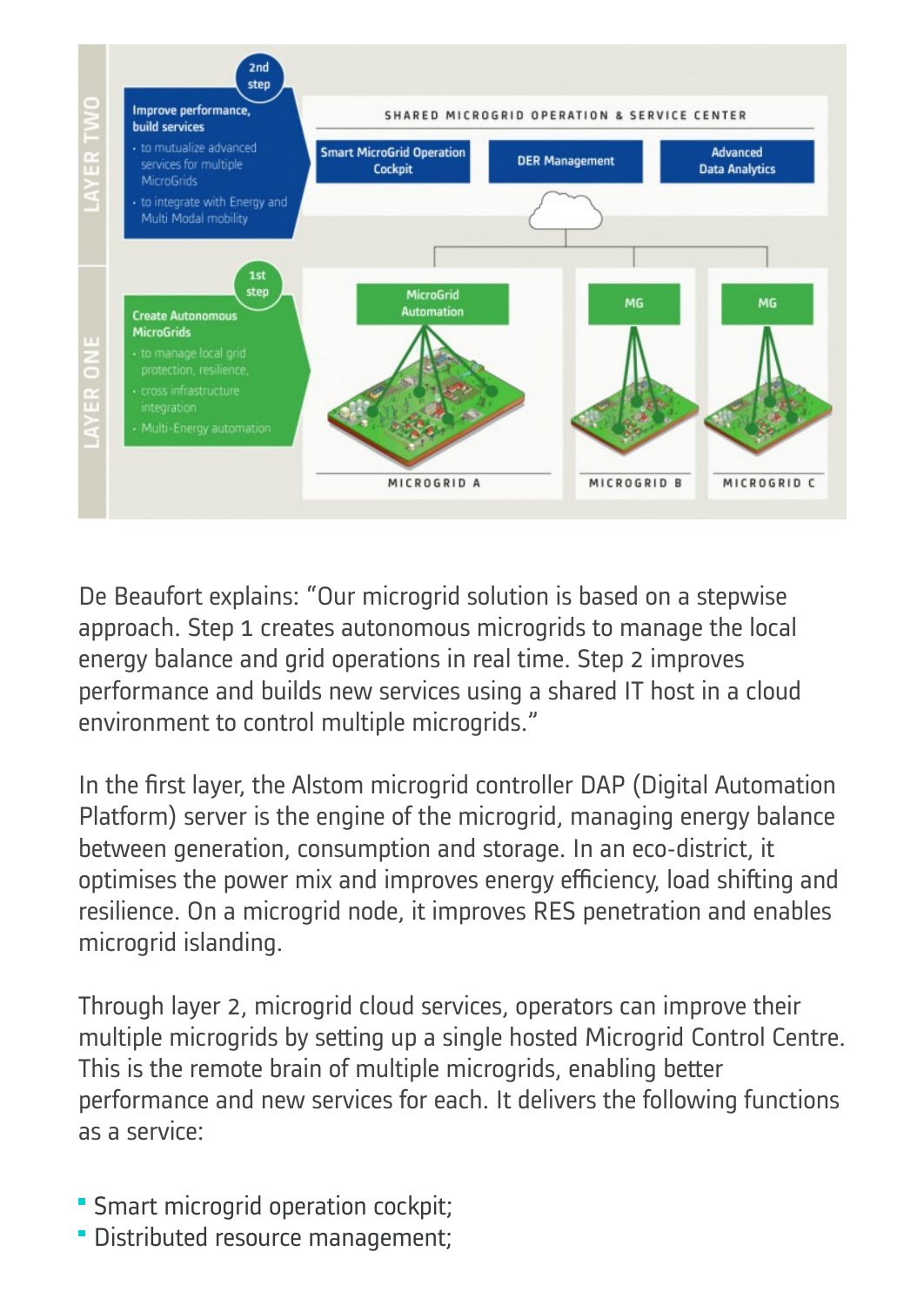Advanced data analytics services.

### Microgrid Power Mix Management (PMM) in Singapore

Alstom is working with the National Technical University of Singapore (NTU), a leading university and research centre. Their joint project focuses on multi-source, multi-storage and multi-load power mix management in a microgrid. "The key objectives", according to Alstom Smart Grid Innovation Director, Said Kayal, "are to develop a novel PMM solution for microgrids based on Alstom's DAP platform, deploy the solution at NTU's eco-campus and then deploy it at the Semakau island landfill.

"One of the innovations of the project is to expand the optimisation of the power mix on a system-wide basis using honeycomb architecture. This architecture is built out of a constellation of microgrids. The design of the power mix management will enable wide-area PMM, expanding control to a cluster of microgrids. This function is to be tested on Semakau, combining two potential microgrids (islands)."